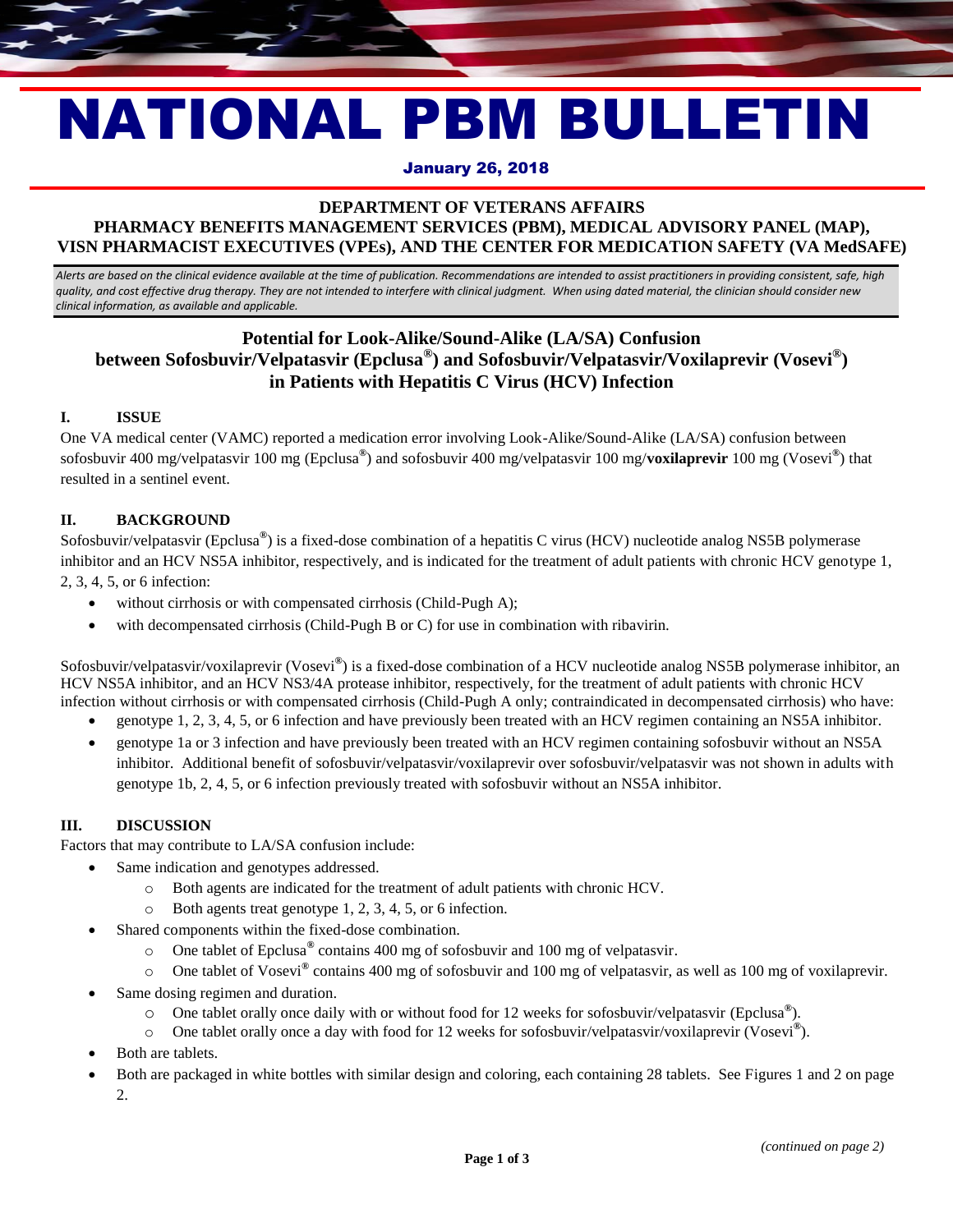# NATIONAL PBM BULLETIN

## January 26, 2018

# **DEPARTMENT OF VETERANS AFFAIRS PHARMACY BENEFITS MANAGEMENT SERVICES (PBM), MEDICAL ADVISORY PANEL (MAP), VISN PHARMACIST EXECUTIVES (VPEs), AND THE CENTER FOR MEDICATION SAFETY (VA MedSAFE)**

*Alerts are based on the clinical evidence available at the time of publication. Recommendations are intended to assist practitioners in providing consistent, safe, high quality, and cost effective drug therapy. They are not intended to interfere with clinical judgment. When using dated material, the clinician should consider new clinical information, as available and applicable.*

# **Potential for Look-Alike/Sound-Alike (LA/SA) Confusion between Sofosbuvir/Velpatasvir (Epclusa® ) and Sofosbuvir/Velpatasvir/Voxilaprevir (Vosevi® ) in Patients with Hepatitis C Virus (HCV) Infection**

*(continued from page 1)*



*Figure 1. Sofosbuvir/velpatasvir (Epclusa®*



*) bottle and tablets. Figure 2. Sofosbuvir/velpatasvir/voxilaprevir (Vosevi® ) bottle and tablets.*

Notable differences between the two products include:

- Appearance in tablet shape, color, and imprints.
	- o Sofosbuvir/velpatasvir (Epclusa**®** ) tablets are pink, diamond-shaped, film-coated, debossed with "GSI" on one side and "7916" on the other. See Figure 1.
	- o Sofosbuvir/velpatasvir/voxilaprevir (Vosevi**®** ) tablets are beige, capsule-shaped, film-coated, and debossed with "GSI" on one side and " 3 " on the other side. See Figure 2.
- Use in patients with moderate or severe hepatic impairment.
	- o Sofosbuvir/velpatasvir (Epclusa**®** ) has dosing options for patients with compensated (Child-Pugh A) or decompensated cirrhosis (Child-Pugh B or C).
	- o On the other hand, sofosbuvir/velpatasvir/voxilaprevir (Vosevi**®** ) is not recommended in patients with moderate or severe hepatic impairment (Child-Pugh B or C) due to higher exposures of voxilaprevir in these patients.

# **IV. PBM AND VA MEDSAFE RECOMMENDATIONS include:**

- Pharmacy should review their stock of sofosbuvir/velpatasvir (Epclusa<sup>®</sup>) and sofosbuvir/velpatasvir/voxilaprevir (Vosevi<sup>®</sup>) to ensure that a method is in place to distinguish between the two agents in order to avoid potential LA/SA confusion (i.e., warning stickers/labels, separate product placement on shelves).
- Pharmacy should build software alerts to warn about possible LA/SA confusion between sofosbuvir/velpatasvir (Epclusa<sup>®</sup>) and sofosbuvir/velpatasvir/voxilaprevir (Vosevi**®** ).
- Pharmacy can take the following steps inside VA's computerized drug-order entry system to reduce potential look-alike error with these orthographically similar generic names:
	- o Add a short descriptor (less than 74 characters) to "Display Restriction/Guidelines". As blue line text, this descriptor displays as dialog and does not become part of order. See Figure 3 on page 3.
	- o Facilities may build an order check (CROC) that prompts confirmation of which product was selected.